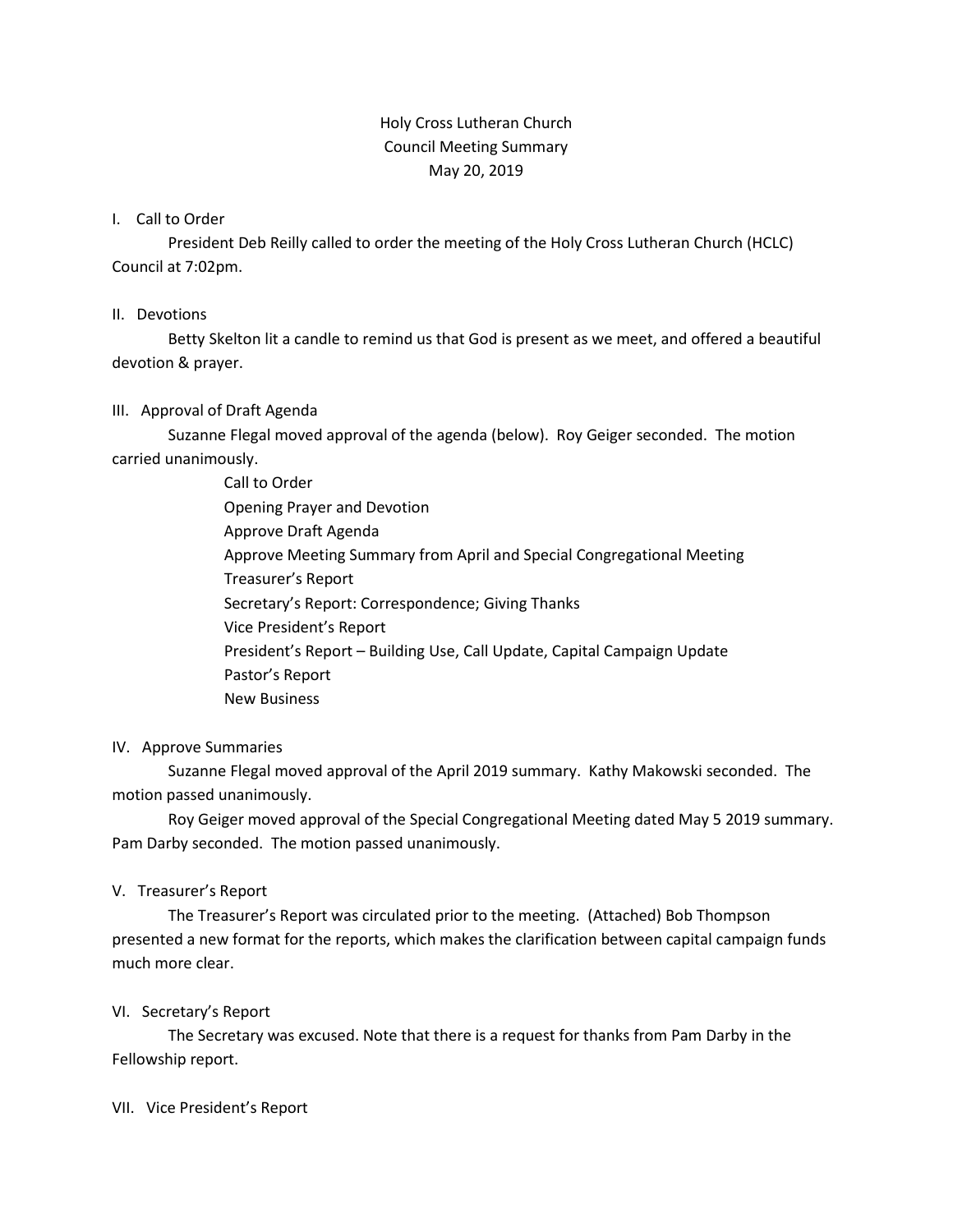Sam Carter circulated the report (attached) prior to the meeting. There were no clarifying questions.

### VIII. President's Report

Deb Reilly circulated her report prior to the meeting (attached).

- Call Update Pastor Eldred has formally accepted the call. Deb is in contact with the Synod and Pastor Eldred to set a start date, complete his Letter of Call, and set an Installation date. In the meantime, Pastors Paul Opsahl and Eve Steeges will lead us in worship for the next 6 weeks.
- Capital Campaign Update The Campaign has just under \$180K committed. Some have been giving to the campaign without commitment, so we may be "sneaking up" on the \$200K goal. Deb would like to see 2 of the building projects largely completed by the end of 2019 to keep the congregation actively engaged. The Capital Campaign team would like to set up a small team to help Dennis with the building projects. We welcomed 5 new members last month and the income for the campaign is at roughly \$55K.
- The Council unanimously supports continuing our arrangement with the Montessori School as an emergency evacuation site.
- Property Use A neighbor has asked if people can park at the church for a baby shower at the end of June. Deb is in contact with our insurance company to ensure there are no liability issues. Council agreed that as long as there are no liability issues, we would agree to let them use our parking lot.
- Property Use Seventh Day Adventists The SDA congregation who rents our building on Saturdays would like to have a Children's Festival either Sunday June 30 or July 7<sup>th</sup> on our property. They plan to have a moon bounce and a petting zoo. Questions from the Council – Will they serve/sell food? If they set up in the parking lot, where will people park? They need to have a plan and manage that. No parking on the grass. They will need to return the site to it's previous condition, and all garbage must be picked up. Set up cannot begin before 11:30am. Pricing will be set by Ex Com and Staff. Once the request form is complete, we will conduct an evote.
- Property Use Seventh Day Adventists The SDA congregation would like to rent a room on an ongoing basis to provide counseling support to a need based population throughout the year. They would like to store some food, toiletries, and clothing in the room, and thus want to be able to lock the space. They will do occasional classes as well. The Council is willing to consider use of the empty office. We would need to rekey the door for them. The Council is willing to consider this on a trial basis. The Council is NOT willing to make this available on a 24x7 basis. They would need to set specific days and hours to use. The Council is NOT open to them using the space as temporary living quarters or emergency living quarters. Pricing will be set by Ex Com and Staff. Once the request form is complete, we will conduct an e-vote.

# IX. Pastor's Report

Pastor Kleiber circulated her report prior to the meeting. (attached) There were no clarifying questions.